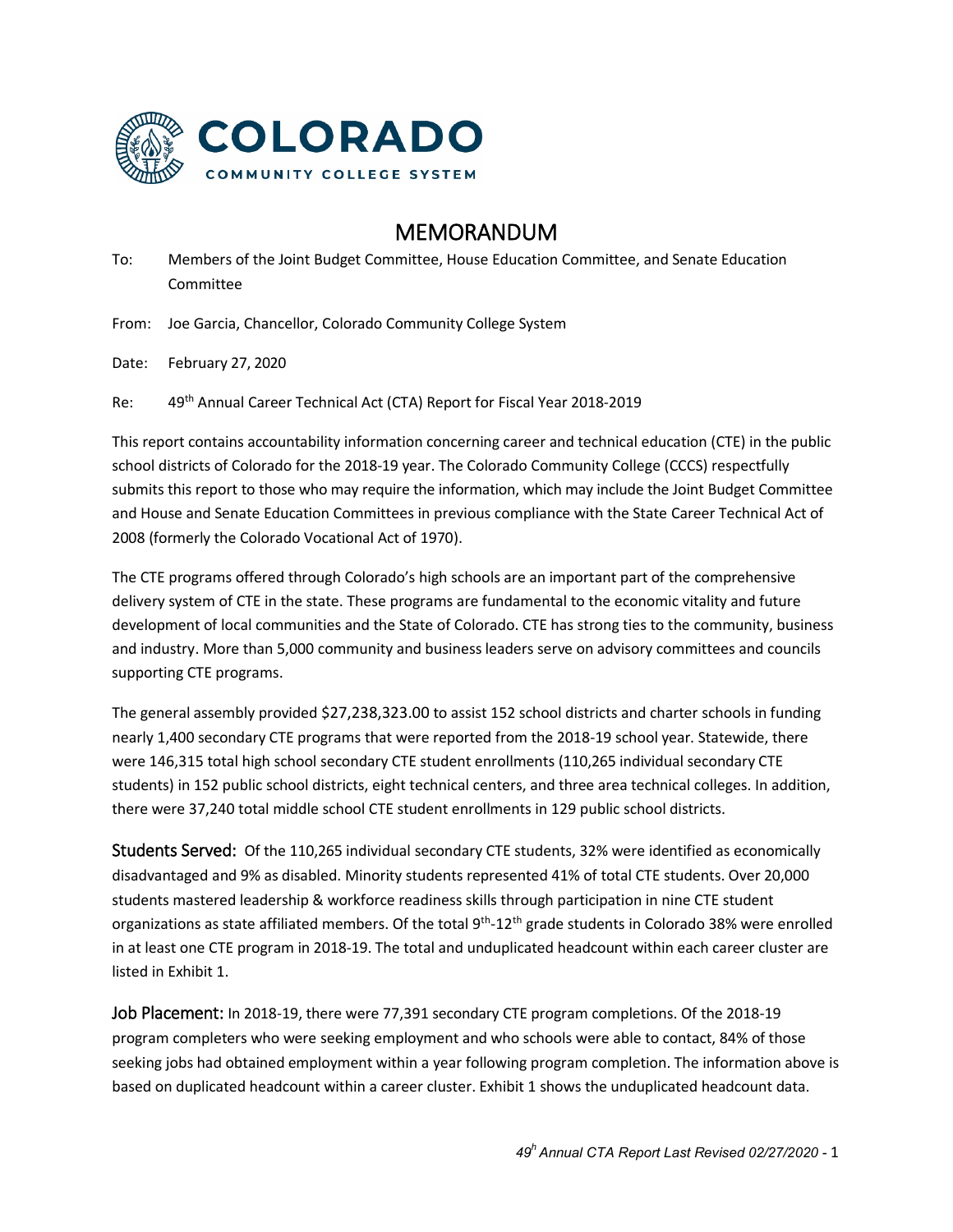Colorado's Investment in CTE: Over the last almost 50 years, appropriations for the Career Technical Act have dropped in proportion to the dramatic increase of the actual cost of CTE programs. In 1971-72, the General Assembly provided just over 58% of the actual cost of CTE programs (Actual cost \$11.16 million, state funding \$6.5 million). In 2018-19, the General Assembly provided 21.2% of the actual cost of CTE programs. (Actual cost from FY18 reported expenses: \$128,474,151.33 state funding: \$27, 238323.00).

Colorado Career Clusters & Pathways**:** With the passage of the reauthorization of the federal Perkins Act in 2006, and then again in 2018, Colorado continues to update its CTE program areas to reflect the national movement toward Career Clusters and Career Pathways. Colorado grouped the Career Clusters into six Industry Sectors that reflect the unique economy of Colorado. The reauthorization of 2018 has prompted some opportunity for revision in future years.

Colorado CTE is designed to help students, young and experienced, choose a career path, pick the learning needed, build the right skills and knowledge, and get into a great job in a field they will love. CTE programs are organized around 17 Career Clusters and 82 Career Pathways opening opportunities for all students to pursue their passion.

Additionally, CCCS approves special programs for at-risk students called Alternative Cooperative Education (ACE) programs. A few CTE programs, called Multi- Occupational programs, are for small high schools that do not have sufficient enrollment to justify specialized CTE programs.

Exhibit 1 depicts unduplicated secondary headcount data within each cluster. A student may count in multiple clusters because they take a CTE course in various clusters in an academic year. Many students choose to take more than one CTE class each year and when all of the 2018-19 students are counted within each class, enrollment is at 146,315. When duplication across and within clusters is removed from the data, there were 110,265 individual secondary students enrolled.

Including administrative costs for districts, Colorado spent over \$128 million educating secondary and middle students in CTE programs. This breaks down to an average cost per student FTE of \$10,555 for the 2018-19 year. CTA funding helps to offset one fifth of the cost of these important programs. This investment helps Colorado maintain high-quality career and technical education programs that produce workers who are ready for high-skill careers.